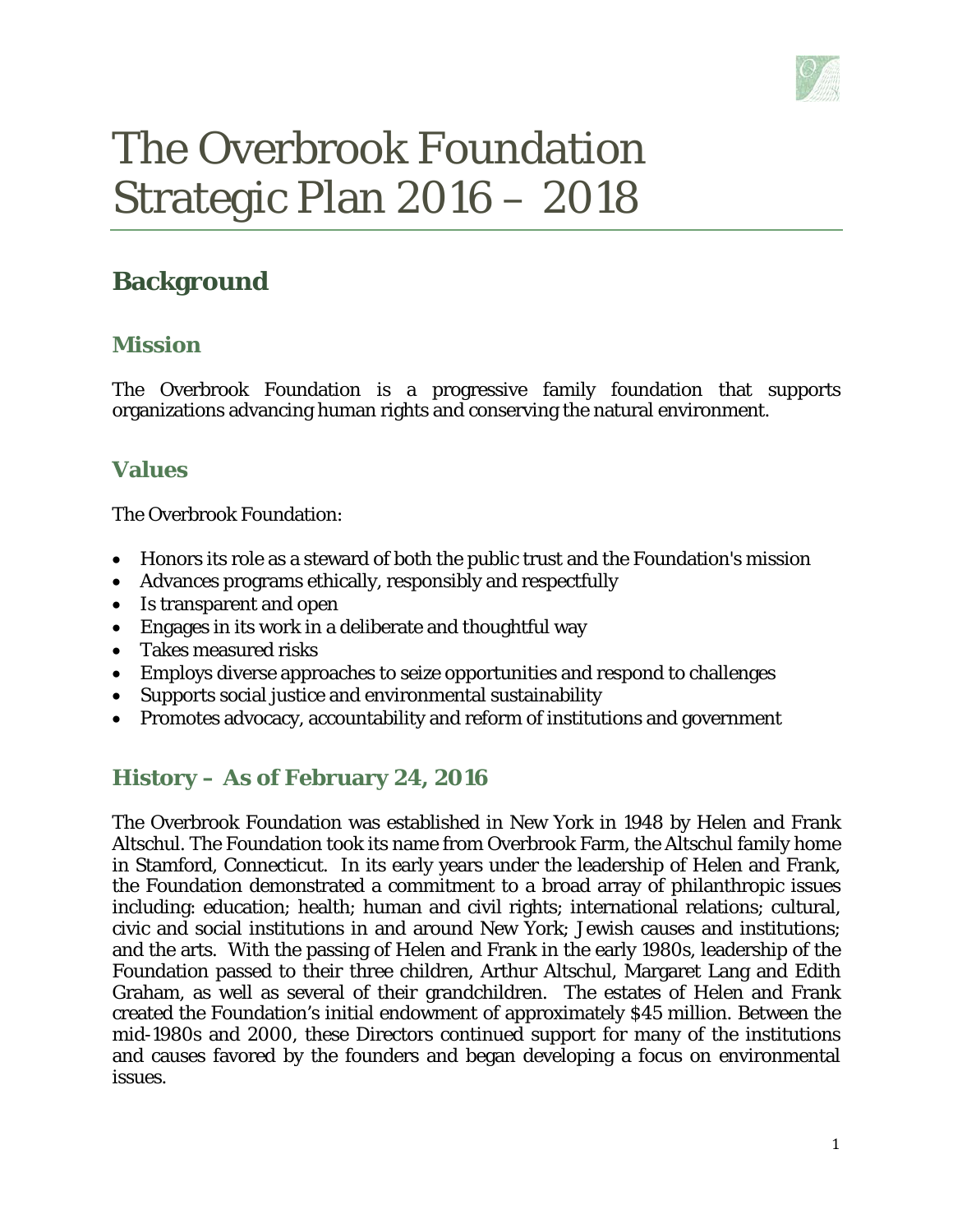

During this same period, the Foundation's endowment had increased to the point where it was supplying significant funds for philanthropy. Therefore, Directors began a systematic review of the Foundation's mission, values, programs, governance and management. This led to a decision in 2001 to engage professional staff to further the Foundation's development under direction of a family-led Board of Directors. With professional staff in place, the Foundation continued its shift towards making grants with a focus on defined program areas with clear strategies and intended outcomes.

Overbrook is managed by its President and CEO and is supported by his six-member staff. It remains a family-led foundation with its Board of Directors being third and fourth generation descendants of Helen and Frank Altschul and their spouses. Today, the Foundation has an endowment of approximately \$150 million. It awarded approximately \$6.4 million in grants in 2015. Since its inception, the Foundation has given away more than \$182 million.

In 2010, the Board undertook a strategic planning process in which it committed the Foundation to its mission, as described above. Beginning in late 2014, the Foundation engaged in a systematic process to review strategies and programs, hone those strategies and programs, and strengthen Overbrook as an institution. This document summarizes the outcomes of this review and strategic planning process completed in late 2015.

## **Program Strategies, Initiatives and Outcomes**

#### **Overarching Grantmaking and Program Strategy**

*Maximize effectiveness of grantmaking, enhance relationships with grantee partners and the movements in which Overbrook funds more broadly, and strengthen the philanthropic field in Overbrook's targeted program areas.* 

#### **Grantmaking**

- $\triangleright$  Program. Overbrook recommits to both of its program areas Environment and Human Rights.
- $\triangleright$  Nexus. Track the overlap between environmental and human rights programming and explore the inherent benefits of intersectional grantmaking. Whenever this overlap is occurring organically among grantees or potential grantees, seek to support the work at the intersection as it advances Overbrook's mission.
- Learning and evaluation. Overbrook consistently seeks to learn from its grantees' work and to evaluate its strategies so as to understand and more fully maximize the effectiveness and impact of its grantmaking.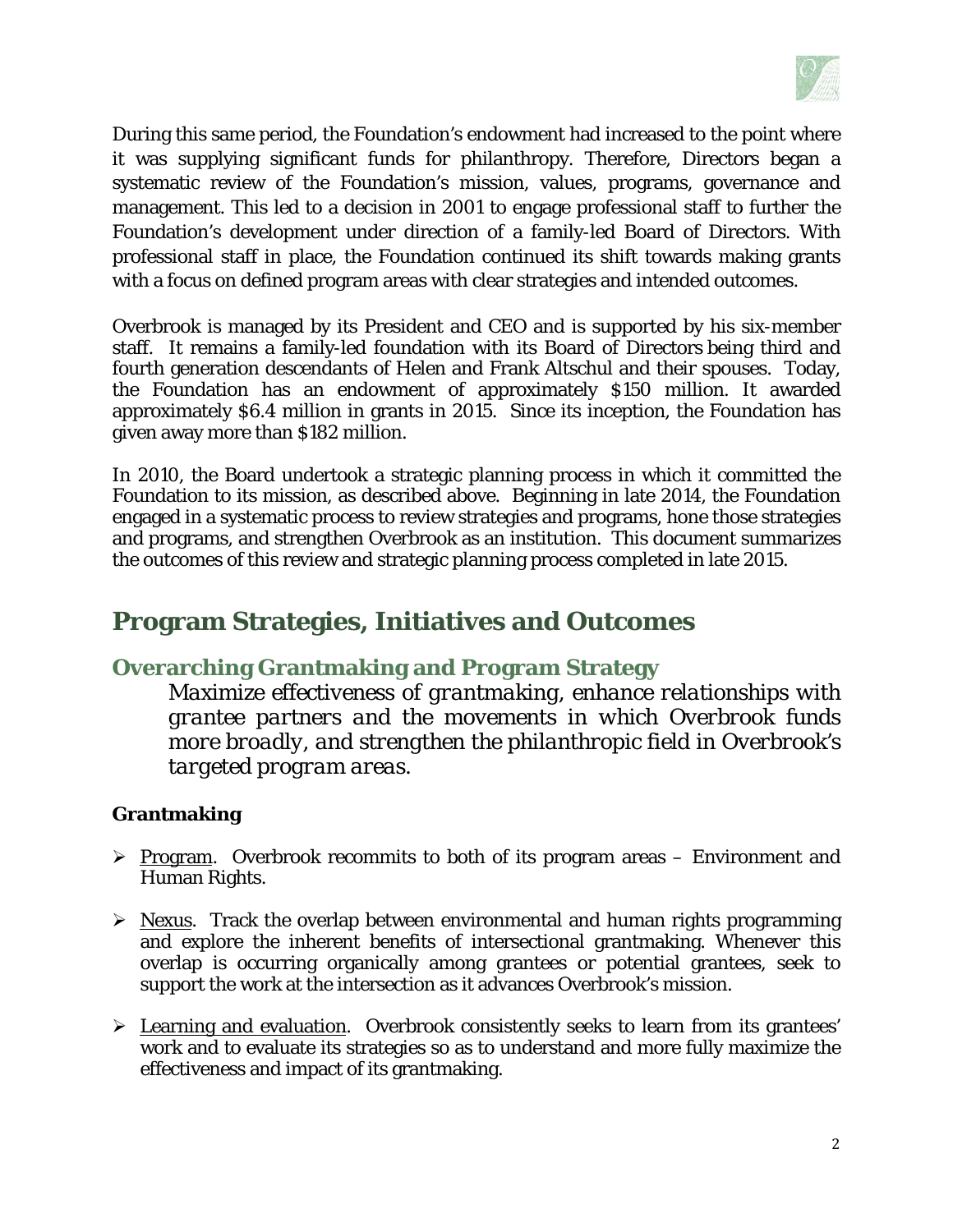

#### **Best Practices in Grantmaking**

- $\triangleright$  Promote flexibility and agency for grantees. Once the relationship is established, provide general support grants to enable grantees to use the funds for their highest and best purpose.
- $\triangleright$  Commitment. Recognizing that systemic change takes time, Overbrook generally prefers to make a long-term commitment to partnership with core grantees.

#### **Beyond Grantmaking**

- $\triangleright$  Field-building. For each of its initiatives, Overbrook engages in joint efforts with philanthropic and other partners to leverage its investment and advance a common purpose.
- $\triangleright$  Strategic assistance and support. As appropriate, provide support to help grantees meet strategic, programmatic, technical and funding needs.

#### **Program: Environment**

*Assess and adjust program initiatives to meet gaps in environment funding; utilize Overbrook's funding and influence to conserve the environment and counter climate change; and, consider climate, collaboration and interdependence when reviewing organizations and projects for potential funding.* 

#### **Initiatives**

- > Biodiversity Conservation. Conserve endangered species and habitats by funding organizations throughout Latin America that focus on field-based projects, advocacy, and education.
- $\triangleright$  Corporate Practices. Support organizations working to reduce the negative impacts of corporate environmental practices in extractive, energy, and production industries, mainly through consumer advocacy, activism, and grassroots initiatives.
- $\triangleright$  Consumer Behavior. Fund initiatives that use public education, media, and grassroots efforts to influence consumer behavior surrounding consumption, waste, and climate change.
- $\triangleright$  Innovation. Seek innovative solutions that create new approaches to environmental challenges.
- Movement Building. Strengthen movements within and across the social and climate justice and environment landscape by supporting organizations that bring